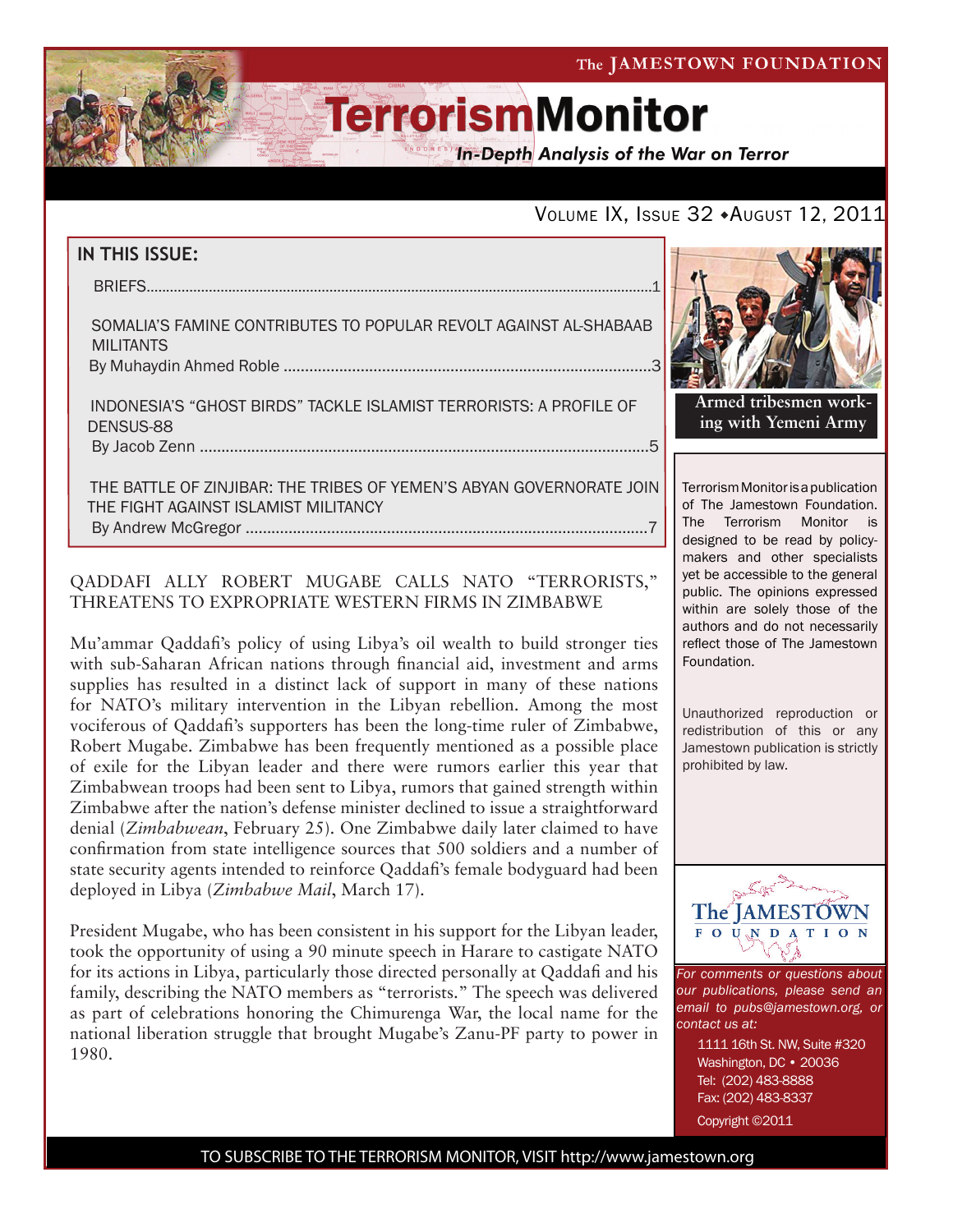Mugabe warned Zimbabweans to be vigilant of foreign attempts at regime change in Zimbabwe as he defended his friend and ally, Mu'ammar Qaddafi:

> Look what they are doing in Libya. The brazen way they seek to kill Qaddafi… they are deliberately throwing bombs at his family residences. [NATO] has lost its legitimacy, it has become terrorist and beware this they can do on any other African country than Libya. We must always be in a state of preparedness. They seek to kill Qaddafi. They have in fact deliberately killed some of his children. Now when they do that deliberately, it is exactly what the Taliban and al-Qaeda do – what is the difference in terms of what they [NATO] are doing? That's why I say NATO is now a terrorist organization as well. If it defies international law it has no rules and goes out blatantly wanting to kill - that's brazen murder, assassination, who then can respect it as a law-abiding organization? (*Zimbabwe Guardian*, August 8).

Mugabe also warned he will soon take action against foreign firms operating in Zimbabwe that originate in countries supporting sanctions against his regime, naming mineral giant Rio Tinto in particular: "If they are to continue mining, then the sanctions must go." The president added that Western investment could easily be replaced by investment from friendlier countries, such as Russia, China, India and Cuba (*Zimbabwe Guardian*, August 8). China is making strong inroads in Zimbabwe; after loaning the nation \$700 million earlier this year it was rewarded with substantial diamond and platinum concessions. Chinese corporations also appear to have received an exemption from a government program that requires mining companies to turn over 51% of their shares to black Zimbabweans by September 31 (ZimOnline, August 9).

#### MURDER OF SOUTH SUDANESE REBEL LEADER PUTS JUBA'S AMNESTY PROGRAM AT RISK

The mysterious death of South Sudanese rebel commander Colonel Gatluak Gai (a.k.a. Galwak Gai) may jeopardize future attempts to rein in some seven other renegade commanders who refuse to join the new post-independence government of South Sudan.

Gatluak was a Nuer from Unity State's Koch county. A colonel in the region's prison service, Gatluak was little known until his failure to receive an expected appointment as Kock county commissioner led him into politics as a supporter of Angelina Teny (wife of South Sudan vice-president Riek Machar and a failed candidate for Unity State governor) and eventually into rebellion (see *Terrorism Monitor* Brief, June 17, 2010).

Unity (Wahda) State contains some of the largest oil reserves in Sudan. Its economic potential and position along the North-South border has resulted in its devastation by marauding troops, militias and tribal fighters since 1997, resulting in a massive displacement of the population.

Colonel Gatluak took up arms against the Sudan Peoples' Liberation Army (SPLA – the armed wing of the Sudan Peoples' Liberation Movement - SPLM) in May 2010 with an announcement that he had seized 27 machine guns and intended to join the rebel movement of Lieutenant General George Athor Deng (*Al-Ra'y al-Amm* [Khartoum], May 29). The SPLA replied by accusing Gatluak of working in the interests of the ruling National Congress Party (NCP) in Khartoum (Sudan Tribune, May 29). However only a week later, Gatluak was defeated in a clash with the SPLA in Unity State's Mayom County. Gatluak was reported to have fled into thick brush (Sudan Tribune, June 8, 2010). The SPLA was confident Gatluak's rebellion was broken and an offer of amnesty was given in September 2010 as part of a larger amnesty program sponsored by South Sudan president Salva Kiir. Gatluak remained in the field rather than accept the amnesty.

Negotiations with Gatluak resumed in July after South Sudan's declaration of independence. An agreement was reached under which Gatluak's forces would be integrated into the ranks of the SPLA while Gatluak himself would receive the rank of Lieutenant General. While the rank of Lieutenant General (and its associated salary and perks) appears to have become the default compensation for rebel commanders joining or rejoining the SPLA, it was a remarkable jump in rank for a prison service colonel who was virtually unknown to the rest of South Sudan's inflated general staff.

Gatluak agreed to the terms of the July 20 amnesty, which included an end to hostilities and cattle-rustling, the provision of a list of all members of his rebel formation, the integration of his men into the SPLA, and an agreement to be moved anywhere in South Sudan as a senior officer in the SPLA (Sudan Tribune, July 20).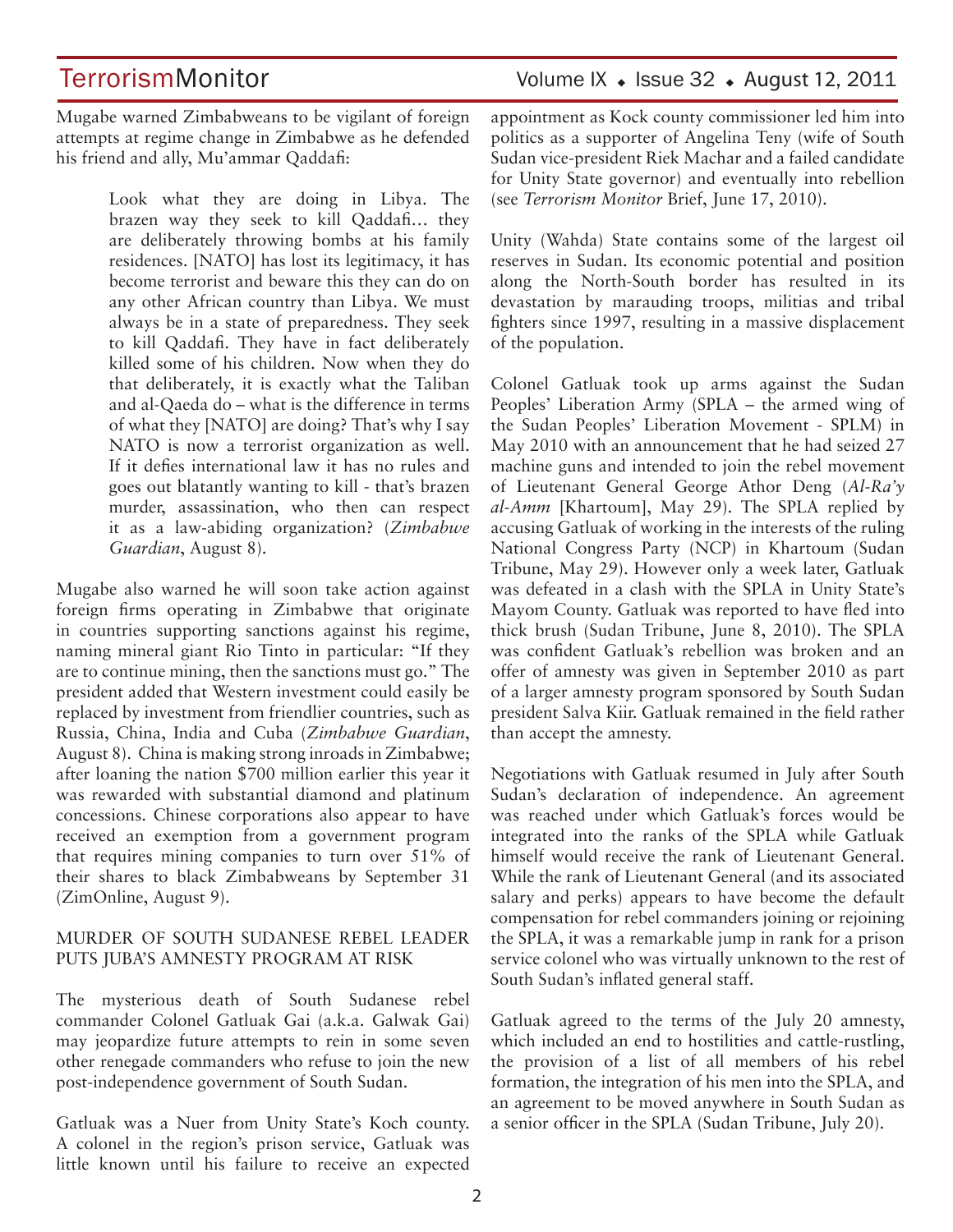Volume IX  $\bullet$  Issue 32  $\bullet$  August 12, 2011

According to Ruei, Gatluak's group was seeking a new supply of arms from Khartoum, though the latter had made this supply conditional on Gatluak's group joining the larger Nuer rebel movement led by Peter Gadet, the South Sudan Liberation Army (SSLA), operating out of Unity State's Mayom county (Sudan Tribune, July 27). [1] Colonel Gatluak had previously denied having any ties to Gatdet, who is Gatluak's son-in-law.

While it is confirmed that Gatluak and three of his followers were killed on July 25, accounts of his death begin to diverge after that. Gatluak's deputy, Marko Chuol Ruei, admitted responsibility for his commander's death a week later on local radio, saying Gatluak and several other rebel officers had decided to renege on the agreement with the SPLA and ally themselves with the North Sudan, adding:"Gatluak Gai should blame himself for his death" (Bentiu Radio, July 24; Sudan Tribune, July 25). The former deputy said he had taken command and was ready to honor the agreement with the SPLA/M.

However, Gatluak's brother, John Nguanyeat Gai, disputed Ruei's version of events, saying Gatluak had no intention of dishonoring the agreement but was instead murdered by SPLA elements angered by his sudden promotion to Lieutenant General. Nuer Colonel Bol Gatkuoth, a spokesman for Peter Gatdet's rebel group, said Gatluak "was killed by the SPLA… He signed a peace agreement and was ambushed by the same forces he signed the agreement with… It was a way of luring him in so that they could catch him" (AFP, July 23). Gatluak's wife claimed their camp was already surrounded by SPLA troops by 5 AM and that Gatluak was killed while trying to escape with his family, rather than in a confrontation with his deputy (Sudan Tribune, July 25). Nine of Gatluak's sons served in his almost exclusively Nuer militia, which SPLA officials confirm will still be integrated with SPLA forces (AFP, July 23).

The SPLM's deal with Gatluak appears to have been hastily fashioned as Juba was eager to present a unified face to the world when South Sudan celebrated its independence in July. Though the deal reached with Colonel Gatluak was seriously flawed – his promotion to Lieutenant General suggested that rebellion was a sure route to an exaggerated rank for disaffected soldiers and government officials – his death poses similar problems, in that it dissuades other notoriously suspicious rebel commanders from reaching an agreement with officials in Juba. Regardless of its real motives, however, Gatluak's murder might serve to disabuse some potential rebels from the belief a quick insurrection is the key to rapid promotion.

Note:

1. Footage of the SSLA can be seen at: http://www. youtube.com/watch?v=A\_zoe1kaoIo and http://www. youtube.com/watch?v=iIjKGDpVNPY&feature=relat ed.

# **Somalia's Famine Contributes to Popular Revolt against al-Shabaab Militants**

#### *By Muhyadin Ahmed Roble*

Somalia's drought and famine have slowed the<br>progress of al-Shabaab operations in Somalia as<br>people continue to flee from areas of southern progress of al-Shabaab operations in Somalia as people continue to flee from areas of southern Somalia under the movement's control. These areas also happen to be the regions hit hardest by the growing shortages of food and water. The drought has likely played an important role in provoking al-Shabaab's unexpected military withdrawal from the Somali capital of Mogadishu on August 6.

Hundreds of internally displaced people (IDPs) fleeing from the al-Shabaab-controlled regions of Lower Shabelle, Middle Shabelle, Bay and Bakool arrive in Mogadishu daily to get assistance from government and international aid agencies. International aid agencies are forbidden to operate in areas under al-Shabaab administration. More than 1,300 refugees arrive daily at the Dadaab camp, the world's largest refugee camp in Kenya's North-Eastern Province. Up to 2,000 other Somali refugees cross the border into Ethiopia every day (Reuters, July 28).

The refugees from insurgent-held areas are mostly farmers and herders who were a major source of income to fuel al-Shabaab's operations against the Transitional Federal Government (TFG) and the African Union's peacekeeping force, AMISOM (African Union Mission in Somalia). The al-Shabaab extremists used to take the people's hard-earned income to pay for their arms and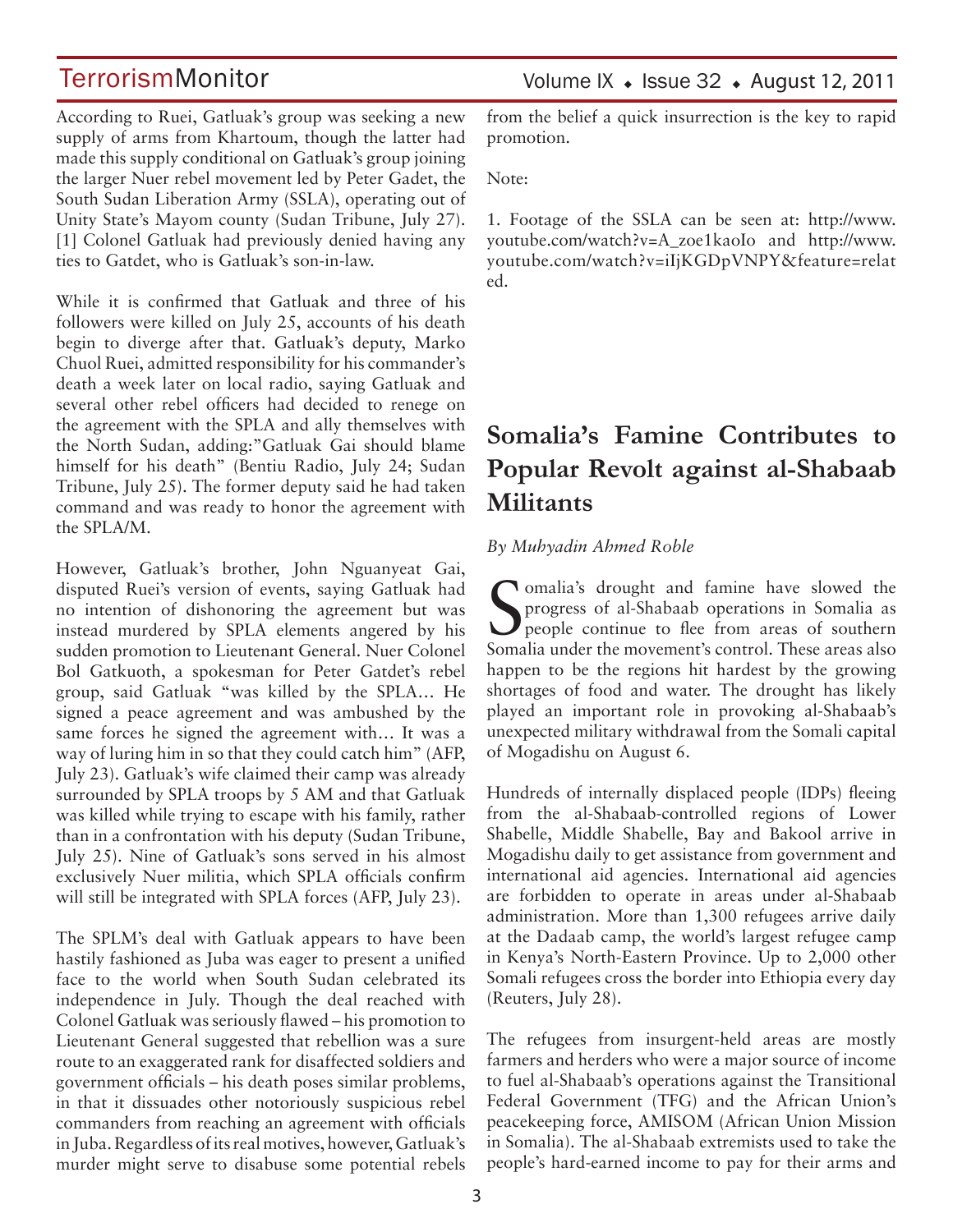ammunition as well as salaries for their fighters. These depredations became too much to bear when combined with a devastating drought. Due to years of little to no rain the people have lost all of their livestock, their crops, and an ever increasing number of lives.

Al-Shabaab has come under pressure for relief from local communities under their rule, but has instead created only greater discontent by halting the work of international aid agencies in southern Somalia. Not only farmers and herders are leaving al-Shabaab controlled areas, but also the young men who might otherwise be recruited to the movement.

In disallowing international aid agencies the opportunity to help locals, al-Shabaab leader Shaykh Ahmed Abdi Godane "Abu Zubayr" has enforced his will despite the bitter disagreement of al-Shabaab commanders from the most affected areas of southern Somalia. According to Somalia author and politician Ahmed Shaykh Ali, the commanders of the most-affected drought areas are now at risk of a revolt against the leader of al-Shabaab which could result in the loss of even more territory and the revenues that could be accrued from them.

Ahmed Shaykh Ali told Jamestown that the beginnings of a popular revolt have already been seen in the areas around Mogadishu, the Lower and Middle Shabelle regions as well as some towns in central Somalia. [1]

On July 24, Somali pastoralists and al-Shabaab fought in the Jazira region located on the outskirts of Mogadishu. The Somali government is attempting to benefit from conflicts between local residents and al-Shabaab by sending soldiers to reinforce the locals. Al-Shabaab, however, has countered by sending reinforcements from the Middle Shabelle region (Somalia Report, July 25). Only a day later, herders and farmers in the Marka district of the Middle Shabelle region refused to pay the taxes demanded by al-Shabaab, further threatening to fight the movement, which they accused of looting their properties. A similar confrontation occurred the same day in Laanta Buure, near the Afgooye District, 30 km southwest of Mogadishu (Radio Shabelle, July 27).

On July 27, residents in the Ad-Addey neighborhood of the Lower Shabelle region's main town of Jowhar fought against al-Shabaab militias who had demanded funds and ordered them to forcefully surrender their youths as new blood in the war against the TFG and AMISOM in Mogadishu. Al-Shabaab's militia in Jowhar ordered each family to surrender either a teenager or two camels to finance the group's operation, but residents declined and took up arms against the militants. Business places in the city remained closed while armed residents and al-Shabaab took their dispute to the streets of Jowhar (Radio Muqdisho, July 6). Similar clashes are increasingly reported in recent weeks as al-Shabaab struggles to retain public support and assert its control over the territories it occupies.

In a message broadcast on a pro-Islamist radio station in Mogadishu, Godane said that infighting between al-Shabaab officers had contributed to the group's recent losses and warned against division of the outlawed group into two parts. This radio message marked Godane's first admission of the group's failure and its internal divisions (Radio al-Furqaan, July 5).

"Several of our overall commanders, senior officials as well as intelligence officers were killed and many others injured in Mogadishu and other places. I believe these are the most important people in our group… I am so worried to see our fighters surrender in the fighting," Godane said, adding "We all know that some people who claim to be in our group are betraying us by spying and sharing secrets with our enemy."

However, the group's other leaders have been working hard to regain the movement's popularity through discussions with clan elders in southern Somalia and by recruiting youth to retain areas under al-Shabaab rule. In the first week of July, senior al-Shabaab commander Mukhtar Robow "Abu Mansur," movement spokesman Ali Mahmud Raage and other al-Shabaab officials met with Robow's Digil and Mirifle clan elders at Day-Nuunay in Baidoa in an attempt to improve relations with populations in areas hit hard by the drought. In the meeting, al-Shabaab officers who seemed to be admitting their wrongdoings asked elders and residents to forget al-Shabaab's previous mistakes, but the elders openly declared that they were not interested in continuing to wage war in Somalia (Somalia Report July 6). In central Somalia, other officials are also busy meeting elders and locals to ask them to assist the group both financially and militarily, but the locals failed to support the group's appeal.

Al-Shabaab's attempts to rally Somalis behind the movement at a time when many are occupied in a grim struggle to survive a drought and a resultant famine partly caused by Godane's stubborn refusal to allow the UN and other agencies to provide relief aid, have largely failed, leaving the future of the movement in question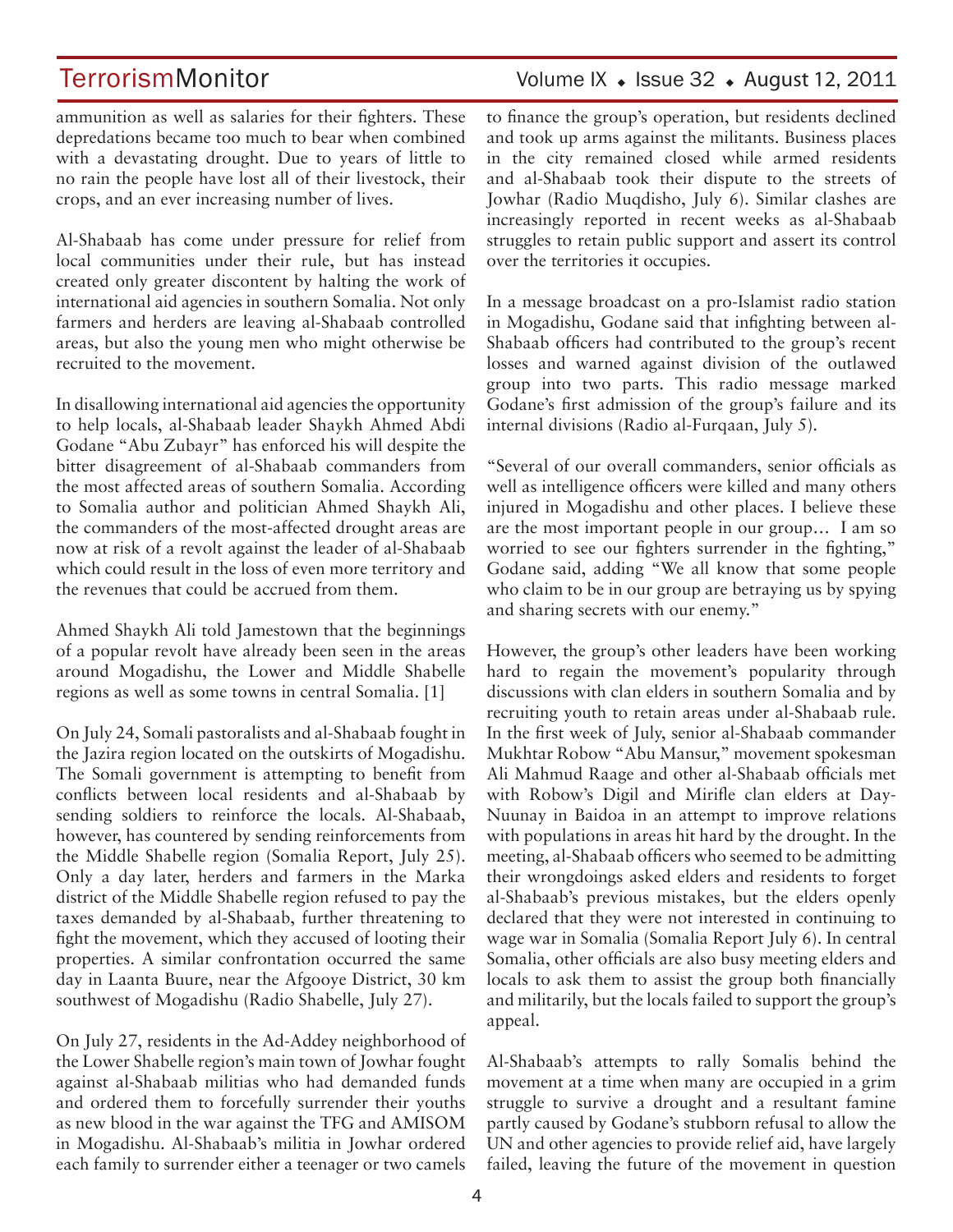### Volume IX  $\bullet$  Issue 32  $\bullet$  August 12, 2011

as the TFG begins to talk of extending its writ beyond Mogadishu.

*Muhyadin Ahmed Roble is a Somali journalist who writes for The East African, AfricaNews and Eurasia Review as a correspondent based in Nairobi.*

Notes:

1. Author's interview with Ahmed Shaykh Ali, author and politician, Nairobi, July 22, 2011.

# **Indonesia's "Ghost Birds" Tackle Islamist Terrorists: A Profile of Densus 88**

*By Jacob Zenn*

After the 2002 Bali bombings, Indonesia recognized<br>that the main threat to national security came<br>from regional terrorist networks whose leaders that the main threat to national security came from regional terrorist networks whose leaders returned to Indonesia after Suharto fell from power in 1998. An elite counterterrorism unit, Densus 88 (Detasemen Khusus 88, or Special Detachment 88), was Indonesia's answer to the terrorists who exploited the country's weakened security environment. Among the terrorists were many former Afghan jihadis as well as Abu Bakr Ba'asyir and the late Abdullah Sungkar – the duo that founded Jemaah Islamiyah (JI) while in exile in Malaysia between 1985 and 1998.

Densus 88 is an all-Indonesian force with 400-500 personnel led by Brigadier General M. Syafii. The unit is equipped primarily with U.S.-made Colt M4 carbines (which were effectively employed in the siege of Dr. Azahari Husin's hideout in Batu in 2005), Armalite AR-10 sniper rifles, Remington 870 shotguns, and Austrianmade Steyr AUG assault rifles. Training is provided by American security services and Australian Special Forces. There is some debate about the origin of the "88" designation, though most likely it represents the number of Australians who died in the Bali bombings and the image "88" is reminiscent of two handcuffs [1].

5 in Jakarta, an assassination attempt on the Philippine From 1999 until 2002 – the year Densus 88 was created – JI attacks included a bombing at the Istiqlal Mosque

ambassador in Jakarta, and church bombings in Jakarta, Sumatra, Lombok, Java, and Batam. The JI-affiliated Lashkar Jihad also sent thousands of students from five JI-linked *pesantren* (Islamic boarding schools) in Java to the Moluccas, Sulawesi, and Papua to fight against Christians (see *Terrorism Monitor*, May 5, 2005). JI's terror offensive culminated with the bombings at Kuta Beach in Bali, which killed eight Americans, 88 Australians and more than 100 others.

Following the Bali attack, the U.S. State Department's Diplomatic Security Services identified Indonesia as a frontline in the global war on terror and provided funds under the Anti-Terror Assistance Program to establish Densus 88 and pay for salaries, weapons, high-level training in communications interception, close combat warfare and forensic sciences, and surveillance and intelligence gathering and analysis. The budget included start-up costs of \$130 million in the second half of 2003, followed by annual funding which increased from \$1.3 million in 2004, to more than \$13 million in 2005, to more than \$40 million in 2006 [2].

Currently, Australia funds Densus 88 with \$16 million annually and in 2004 Australia pledged \$35 million over five years to build a training center at the Jakarta Centre for Law Enforcement Co-operation, where the Australian Federal Police (AFP) runs seminars for Densus 88. [3]

In November 2005, Densus 88 turned the tide in Indonesia's war against JI. A Densus 88 sniper shot Dr. Azahari Husin, the JI mastermind behind the 2002 and 2005 Bali bombings and the JW Marriot and Australian Embassy bombings, during a raid on Husin's hideout in Batu, East Java. An accomplice set off a suicide explosive killing himself and a third man who had joined Husin in engaging the counterterrorism force in an intense gun battle. After Husin, Densus 88 eliminated JI's other top operatives in near succession:

> • In 2007 Densus 88 captured Abu Dujana in Central Java with the help of U.S satellites operated by Australian Police which tracked his cellphone activites.(Tempo Interaktif [Jakarta], June 20, 2007; for a profile of Abu Dujana, see *Terrorism Monitor*, April 4, 2006).

> • In 2009 Densus 88, acting on tips and surveillance, surrounded a house that Noordin Mohammed Top was renting in Solo. Noordin blew himself up along with his wife and two children to save himself from being killed or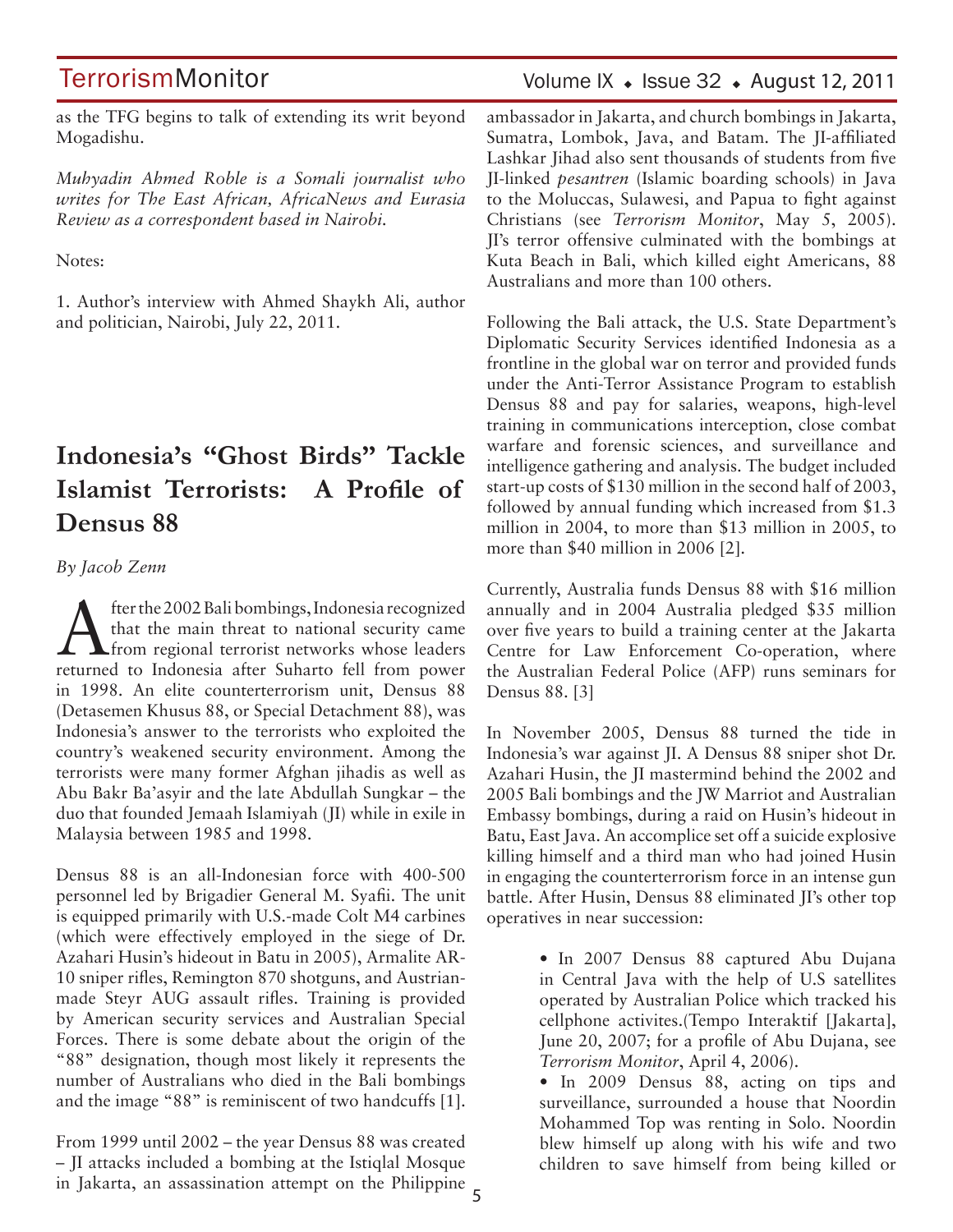captured by Densus 88 (for a profile of Noordin Top, see *Terrorism Monitor*, July 25, 2006).

• In 2010, Densus 88 tracked down and killed Dulmatin, who had a \$10 million bounty on his head, in an internet café in Jakarta. Indonesian President Yudhoyono confirmed Dulamtin's death while giving a speech to the Australian Parliament (for a profile of Dulmatin, see *Terrorism Monitor*, July 9, 2006).

• In May 2011 Abu Bakr Ba'asyir received a 15 year sentence after his conviction for sponsoring a terrorist camp in Aceh that Densus 88 raided in 2010.

Densus 88's collaboration with the U.S. and Australia has not gone unnoticed by the terrorists it hunts down. Abu Bakar Ba'asyir said during his trial that allegations of terrorism were "deliberately spread by God's enemy - the Zionists and their allies America and Australia, and followed by Densus 88" (The Age [Melbourne], February 23). Radical Islamic groups in the country, such as the Islamic Peoples' Forums (FUI) and Islamic Defenders Front (FPI), see Densus 88 as a U.S. and Australian-backed paramilitary unit that systematically arrests and kills Islamic activists under the pretense of terrorism. They cite Densus 88's start-up and operational funding as proof (*Jakarta Globe*, August 31, 2010).

Densus 88 has also come under scrutiny from human rights groups because of its reputation for torture, especially when it comes to suppressing separatists, and its use of American and Australian wire-tapping technologies to track suspects. In 2007, Densus 88 tortured many of the 22 people responsible for unfurling the South Mouccan independence movement flag in front of President Susilo Bambang Yudhoyono during his visit to Ambon. In 2010, their leader died in prison three years into his 12-year sentence for treason after having been denied medical access for kidney problems he attributed to beatings and being forced to drink hot water infused with carbon paper (Sydney Morning Herald, September 13, 2010). In August 2010 Densus 88 allegedly tortured 12 Mouccan separatist suspects for a week, suffocating them with plastic bags, stabbing them with nails, and forcing them to eat raw chili peppers.

Densus 88's reputation was tainted again in October 2010 one month before President Obama's visit to Indonesia when a video showed Indonesian security forces pressing a stick smoldering from fire against a Papuan separatist suspect's genitals, a plastic bag wrapped around the suspect's head, and one officer holding a large knife next to the suspect as he pleads, "I'm just an ordinary civilian." [3] This was only months after the Obama administration announced it would resume aid to Kopassus in July 2010. Congress had prohibited relations with Kopassus in 1999 due to allegations that Kopassus aided militias in East Timor that carried committed human rights abuses.

Cutting off funds to Densus 88 is still unlikely since Densus 88's record of more than 500 militant arrests and decapitating the JI leadership has drawn as much, if not more, international attention and praise. Since its last major attack in July 2009 – the bombings of the JW Marriot and Ritz-Carlton hotels in Jakarta, allegedly planned by Noordin – JI has not been able to orchestrate sophisticated large-scale attacks.

Although Densus 88 has dismantled and decapitated the JI network, small cells of former JI fighters and other separatist movements have attacked Ahmadiyah Muslims, churches, moderate mosques and various Islamic organizations to create religious divides in the normally tolerant country. [3] These terrorists have employed letter bombs, suicide-bombings, and driveby shootings in their campaign, which typically targets Indonesians rather than Westerners.

A look at Densus 88's recent operations shows the effectiveness of Densus 88 in detecting new cells, connecting suspects from one cell to related cells and tracking down long-time terrorists:

> • On June 9, Densus 88 arrested Heri Kuncoro, a brother-in-law of Dulmatin, and Sugeng Setiaji, in Central Java. Interrogation of Heri and Sugeng led to the arrest of two of the 18 suspects in police shootings in Palu, Sulawesi in May 2011 (Antara News [Jakarta], June 16).

> • On June 10, acting on reports from local residents, Densus 88 found three bombs tied with yellow tape behind a church in Poso, Central Sulawesi (*Jakarta Post*, June 10).

> • On June 11, the police arrested Muhammad Sibghotulloh and Yuwardi in East Kalimantan Province. The pair supplied weapons from the Philippines that were used in drive-by shootings that killed two police officers in Palu, Central Sulawesi, in May. They were also suspected of being involved in planning last April's suicidebombing of the Adz Zikra mosque in Cirebon, West Java (Antara News, June 16; Reuters, June 15).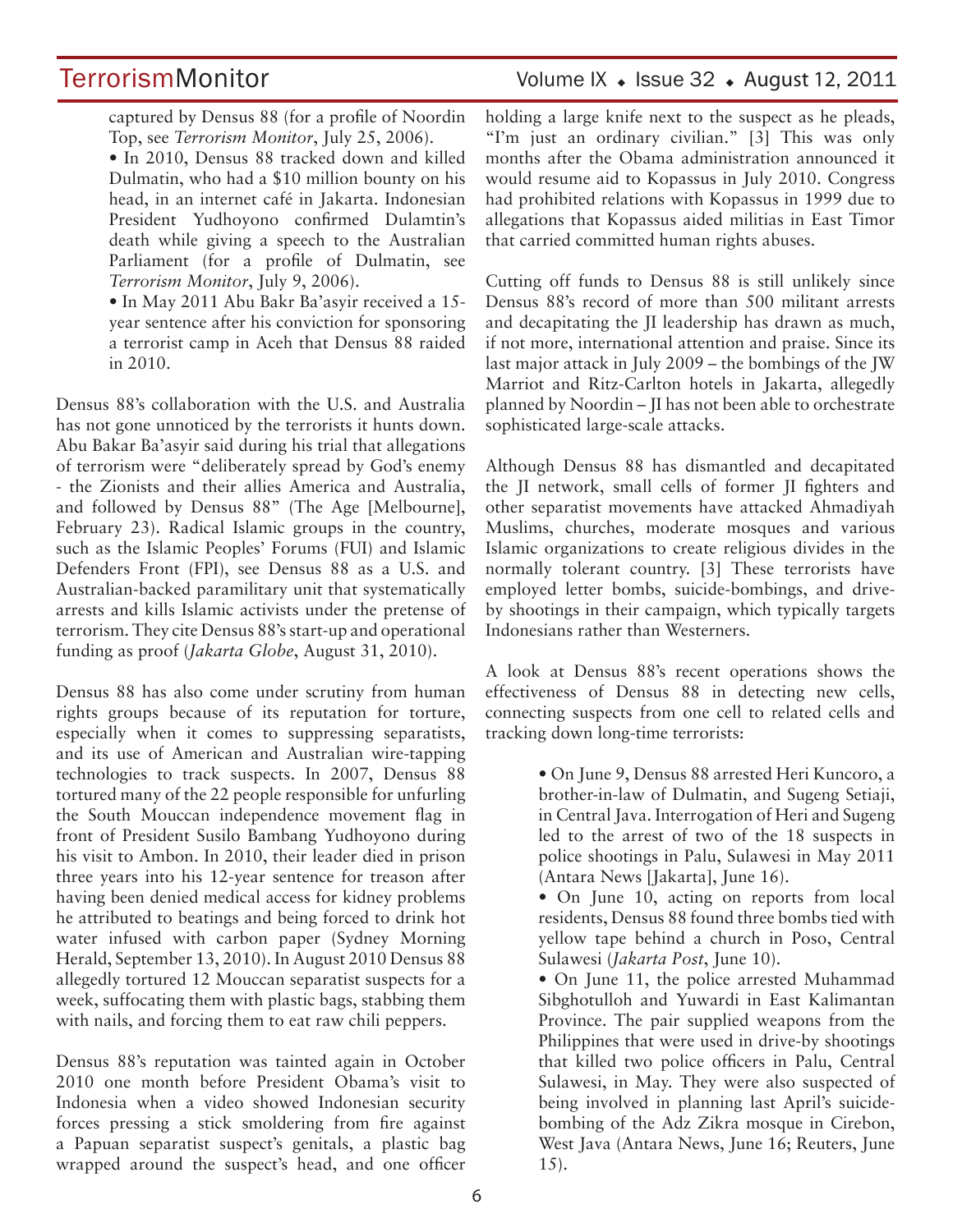### Volume IX  $\bullet$  Issue 32  $\bullet$  August 12, 2011

# **TerrorismMonitor**

• On June 15, Densus 88 confiscated bomb components, detonators, and notes on bombmaking and arrested a terror suspect at a sports store in Pemalang, Central Java. The 42-year old suspect, Sudirman, was believed to have been involved in the 2002 and 2005 Bali bombings as Dulmatin's right-hand man (Jakarta Post, June 17, 2011).

• On July 19, Densus 88 arrested seven people in Yogyakarta and 5 people in Central Java allegedly linked with the network of Upik Lawanga (a.k.a. Taufik Bulaga). Lawanga was a student of Azahari Husin and is now JI's bomb making expert (*Tempo Interaktif,* July 20).

Densus 88 is living up to the local reputation of its emblem, the *burung hantu* ("ghost bird," or owl). Having come into its own since 2005, Densus 88 has turned JI into the prey, disrupted the terrorist infrastructure in Indonesia, and protected its citizens as well as the facilities and citizens of its American and Australian allies.

Densus 88's operational capabilities are proven, but Densus 88's leadership still has to find a way to eliminate rogue members from the unit and abolish the heavyhanded tactics that provide a source of propaganda for Islamist and separatist groups as well as justification for unsympathetic members in the U.S. Congress and Australian parliament calling for a reduction or halt in funding.

*Jacob Zenn graduated from Georgetown Law as a Global Law Scholar in 2011 and works as an international security consultant. He is currently based in East Java, Indonesia.*

Note:

1. See "Indonesia's Elite Forces Detasemen 88," http:// indonesiaeliteforces.tripod.com/id37.html

2. See Muradi Clark, Densus 88 AT: "Peran dan Koordinasi Dalam Pemberantasan Terorisme di Indonesia" [Densus 88 AT: The Role and Coordination in Counter-Terrorism in Indonesia], May 12, 2009, http://muradi.wordpress.com/2009/05/12/densus-88-at-peran-dan-koordinasi-dalam-pemberantasanterorisme-di-indonesia/ .

3. See http://video.ahrchk.net/AHRC-VID-012-2010- Indonesia.html

4. The Ahmadiyah are a Muslim movement founded in India by Mirza Ghulam Ahmad (1835–1908), who declared himself the expected Mahdi. The movement is considered unorthodox by orthodox Muslims and heretical by Salafists.

# **The Battle for Zinjibar: The Tribes of Yemen's Abyan Governorate Join the Fight against Islamist Militancy**

#### *By Andrew McGregor*

Second interval and the already face enough political,<br>social and economic challenges in the midst<br>of a multi-sided civil war, there are significant social and economic challenges in the midst of a multi-sided civil war, there are significant and not unreasonable fears in the Yemeni opposition that President Ali Abdullah Saleh has manufactured a new conflict between the state and al-Qaeda in Abyan governorate designed to ensure Western support for his continued rule. Many Yemeni political and military leaders insist the bitter and ongoing battle for the coastal city of Zinjibar (capital of Abyan governorate) is merely the culmination of a decade long policy of manipulating the al-Qaeda threat.

Yemen's military is badly divided at the moment; some units and commanders have crossed over to the opposition, some units are engaged with Huthist rebels in northern Yemen, some (such as the Republican Guard) are devoted to crushing protestors, and still others, such as the leadership of the embattled 25th Brigade in Zinjibar, say they are neither pro- nor anti-regime, but will fight to the death to prevent an al-Qaeda takeover.

Saleh's regime has attempted to capitalize on the seizure of Zinjibar as a warning of what can result from the instability sweeping Yemen as a result of anti-regime protests, describing the militants as "members of al-Qaeda [who] benefit from any instability to establish their Islamic state (*Yemen Times*, June 2).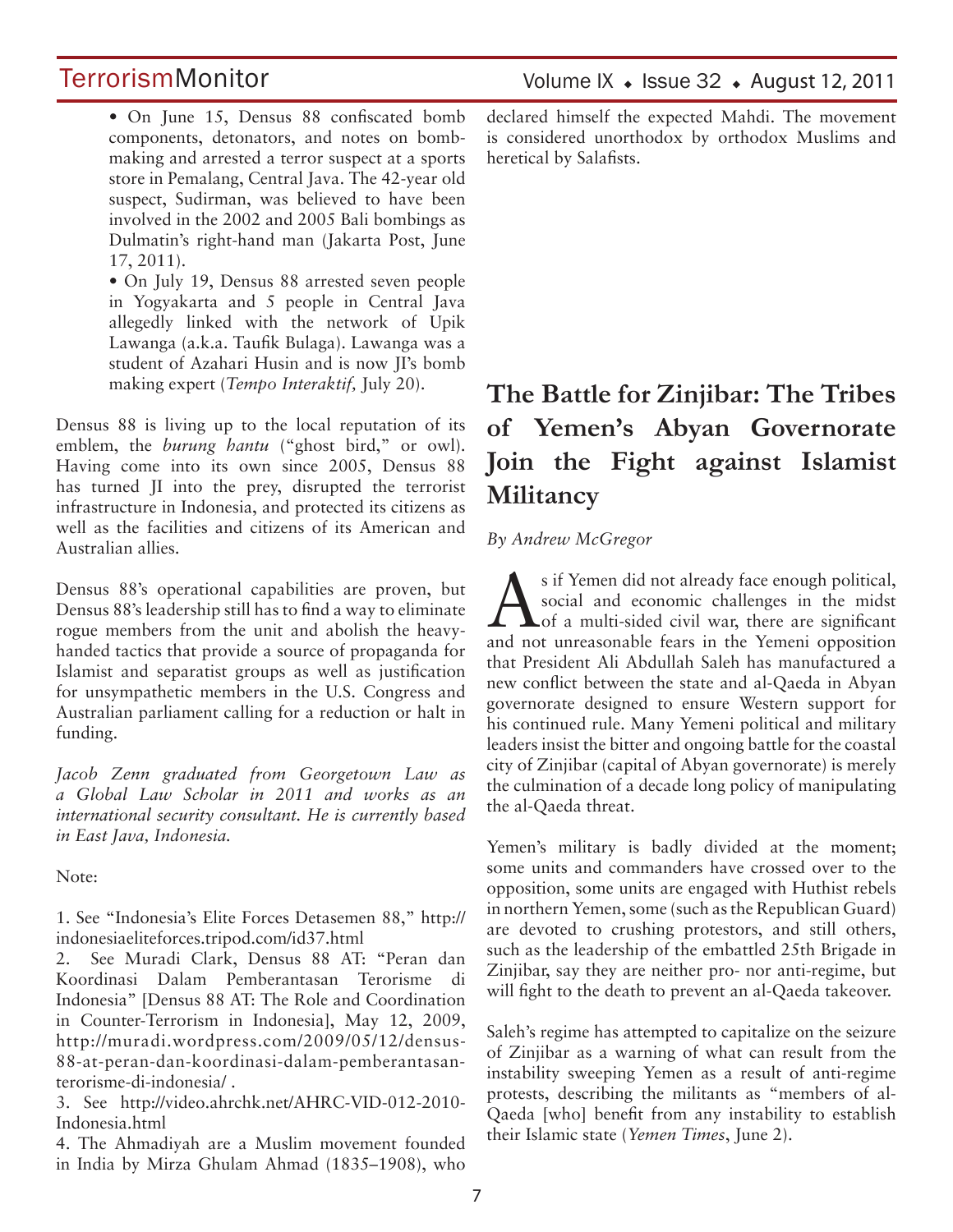The Islamist Takeover of Zinjibar: Betrayal at the Top?

According to official reports, Zinjibar was taken by about 300 Islamist militants (which the government identified as al-Qaeda) in late May after two days of fighting with government forces (AFP, May 29). Residents of Zinjibar reached by Western media provided a different version of events, describing a city abandoned to militants who went on a looting spree (BBC, May 29). Only the 25th Brigade refused to evacuate the city and was soon surrounded by militant forces. It seems that the original 300 militants received substantial reinforcements before tribal forces recently began cutting the roads into Zinjibar.

Not long after the occupation, reports began to appear in the jihadist forums of the proclamation of an "Islamic Emirate of Abyan," as declared by AQAP (Ansar1.info, March 28; al-Bawaba, March 31). The forces in Zinjibar, however, are gathered under the banner of the newly formed Ansar al-Shari'a (al-Watan [Sana'a], August 4). The exact identity of the Islamist forces in Zinjibar remains uncertain. Al-Qaeda in the Arabian Peninsula (AQAP) has not issued any statements regarding the fighting there, though government statements routinely refer to the forces occupying the city as "al-Qaeda." Yemen's foreign minister, Abu-Bakr al-Qirbi, strongly denied suggestions that the government was using al-Qaeda in Zinjibar to further its own interests and collect Western funding intended for anti-terrorism activities: "It cannot be said that the state that spares no effort in fighting [al-Qaeda], is the one that planted it there" (*al-Sharq al-Awsat*, July 29).

Perhaps reflecting the level of suspicion that surrounds the Saleh regime, some commentators in Yemen's press have rejected the notion that al-Qaeda has anything to do with the events in Abyan (*al-Masdar* [Sana'a], July 26). Ali Nasir Muhammad, a leading figure in the separatist Southern Mobility Movement (SMM), views the seizure of Zinjibar by Islamist militants as part of an effort to create international concern over the future of south Yemen, tarnishing in the process "the image of the southern peaceful struggle" (Ma'rib Press, July 27). Meanwhile, the Abyan Forum for Reconciliation, Tolerance and Solidarity denounced the "suspicious alliance" between the army and al-Qaeda, which it suggested was impeding "any victory over terrorism" (Aden Press Online, July 31).

The 25th Mechanized Brigade Besieged

General Muhammad al-Sawmali, commander of the 25th Mechanized Brigade, based on the east side of Zinjibar, has been steadfast in his refusal to abandon Zinjibar in the fashion of the other security services and military units based there. The General caustically remarked: "God bless our colleagues in the Public Security, Police, and Central Security who pulled out of the governorate and left behind all their military equipment and munitions as a gift for al-Qaeda elements… I do not want to go too far and accuse my colleagues of complicity with al-Qaeda against us and I do not cast doubt about them… but we can say that it is cowardice and fear that filled them after the governor, his deputies, and directors of departments left Zinjibar" (*al-Sharq al-Awsat*, July 27).

The 25th Brigade is considered a close ally of Major General Ali Muhsin Saleh al-Ahmar, a powerful commander in the Yemen Army who has thrown his lot in with the opposition. In May, Ali Muhsin joined eight other generals in issuing "Statement Number One," in which the generals accused the President of "surrendering Abyan [Governorate] to an armed terrorist group" (iloubnan.info - May 29, 2011; AFP, May 29; see also *Terrorism Monitor* Brief, June 17). An intensified effort by militants to drive the Brigade from Zinjibar began on May 30. Despite serious shortages of food and water in his garrison, the general maintains that his brigade's "national, religious and moral duty to our God, homeland and governorate" do not permit his force to evacuate from Zinjibar (*al-Sharq al-Awsat*, July 27).

The Tribes Join the Battle

AQAP was once clearly subordinate to the tribes in the Yemeni power structure, but the occupation of Zinjibar by AQAP-allied militants and the flight of tens of thousands of refugees brought about a realization that the militants were now willing to operate independently of the approval or interests of the tribes. Only days before the tribal intervention in Zinjibar, Yemen's embassy in Washington claimed that AQAP had only been able to expand its operations in Abyan through the efforts of tribal elders who had offered the militants shelter and protection while refusing to cooperate with government security units (Yemen Post, July 10).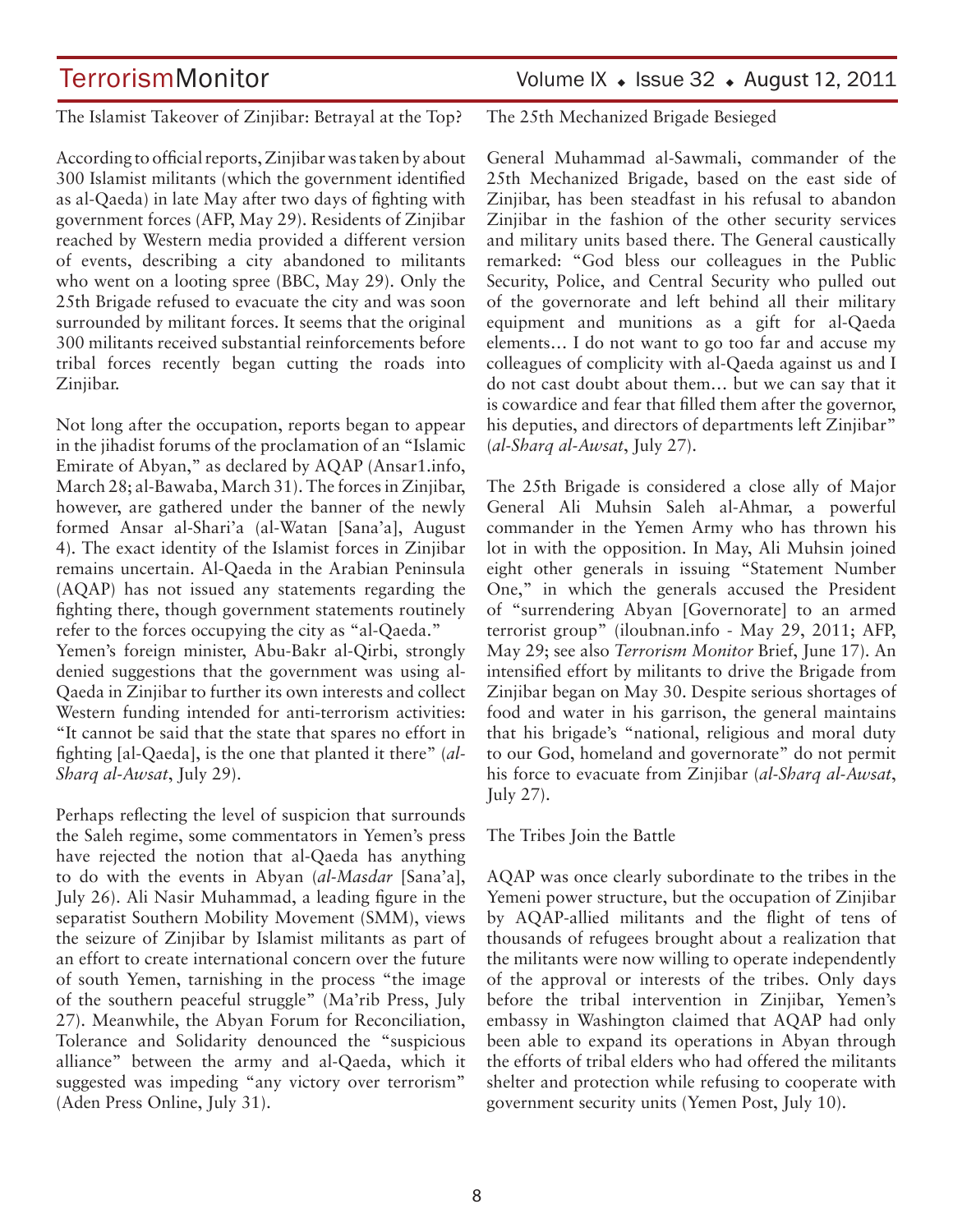The tribal intervention began when tribal leaders such as Shaykh Abdullah Bal'idi of Abyan's Bal'id tribe called on members of all the local tribes, especially the locally powerful al-Fadl tribe, to unite against the Islamist militants (*Akhbar al-Yawm* [Sana'a], July 6). The shaykh's appeal came from concern for local security, as he pointed out many of the militants were actually natives of Ma'rib and Shabwah governorates. Shaykh Abdullah also accused the authorities of having an interest in prolonging the fighting in Abyan (*al-Watan*  [Sana'a], August 4). Some of the Islamists were reported to have arrived from abroad via Aden Airport as tourists before joining the ranks of the Ansar al-Shari'a (*al-Hayat*, August 1). General al-Sawmali maintains that many of the Islamist reinforcements in Zinjibar have arrived from Egypt, Saudi Arabia and Somalia. He described his opponents as "scattered groups from various areas or even from various countries whose concern is to kill. They use religion as a tool while some of them are ignorant to a large extent concerning religion. Some of them are extremists and others are tribal elements that have no objective. They do not have a clear objective or a clear leadership. Many of them are children who have enthusiasm to fight, and some of them have been bought by money" (*al-Sharq al-Awsat*, July 27).

By mid-July, tribesmen in the Abyan towns of Mudiyah, Mehfed and Ja'ar began pushing the militants out of their towns after seeing the devastation wrought in Zinjibar and witnessing the murder of tribesmen affiliated with the security forces (AFP, July 17).

On July 17, the Yemen Army launched an offensive involving troops from the 119th Brigade (based in Lahj governorate), armor and rocket launchers designed to relieve the 25th Brigade, supported by rocket attacks from naval ships offshore (Reuters, July 17). The offensive, which approached Zinjibar from the west, was joined by roughly 450 tribesmen.

One tribal leader, Shaykh Ahmad al-Rahwi, suggested that the tribesmen were uniquely qualified through local knowledge and traditional fighting techniques to engage and defeat the militants in the same type of guerrilla warfare the militants use (Yemen Online, July 15). In this matter the shaykh has the agreement of the 25th Brigade's General al-Sawmali: "We want these tribes to assume their role in the war against al-Qaeda because the people of the area are aware of the circumstances of their area better than the regular forces. They can also distinguish between the armed men and they know from Volume IX  $\bullet$  Issue 32  $\bullet$  August 12, 2011

where they have come and to which tribes they belong" (*al-Sharq al-Awsat*, July 27).

Yemen's Defense Ministry claimed two prominent al-Qaeda operatives, Ayid al-Shabwani and Awad Muhammad Saleh al-Shabwani, were killed in fighting on July 20, though both had been reported killed in the past (26 September.net, July 20; Reuters, July 21). At the same time, reports emerged from Zinjibar of a rift between two factions of militants, the Ansar al-Shari'a and a second faction of local Abyan fighters (*al-Sharq al-Awsat*, July 20). Two days later, tribesmen prevented a convoy of militants from reinforcing their colleagues in Zinjibar, killing one militant and arresting ten others on the main highway leading to the city (Reuters, July 22).

Elsewhere in Abyan, tribesmen claimed to have forced al-Qaeda fighters under commander Salim al-Shayabi from the town of Lawdar on July 25, seizing a large quantity of arms and mines in the process (AFP, July 25). The town was taken after the tribesmen gave militants two days to leave (*al-Hayat*, July 27). Members of the local al-Awazil tribe had held a lengthy meeting on July 18 during which it was decided to drive armed militants out of the Lawdar district, especially foreign elements (*al-Sharq al-Awsat*, July 20). Lawdar was the scene of heavy fighting between AQAP and government forces in August 2010 (Reuters, August 22, 2010; Sep26. net, August 21, 2010; AFP August 22, 2010; see also *Terrorism Monitor* Brief, September 15, 2010).

Ten militants killed in a July 25 attack on the 25th Brigade (al-Masdar [Sana'a], July 25). The next day, a militant leader known as Sa'id Qarnoushh was one of five to ten militants killed on the Brigade (*Dawn* [Karachi], July 26; Reuters Africa, July 26). Reports later emerged from Zinjibar of the July 27 death of wanted Saudi jihadist Abdullah al-Juwayr (a.k.a. Ibrahim al-Najdi), one of 17 militants killed in a fierce battle with Yemeni forces. Al-Juwayr was reputedly the Amir of AQAP forces in Yemen's Hadramawt governorate and was a veteran of al-Qaeda in Iraq who was believed to be planning terrorist strikes in the capital of Sana'a (*al-Hayat*, July 27).

A major setback occurred on July 28 when air strikes by the Yemen Air Force killed 15 to 25 armed tribesmen supporting the military offensive, causing a temporary withdrawal of tribal forces from the battle. The airstrike also killed Lieutenant Colonel Haidara Ali of the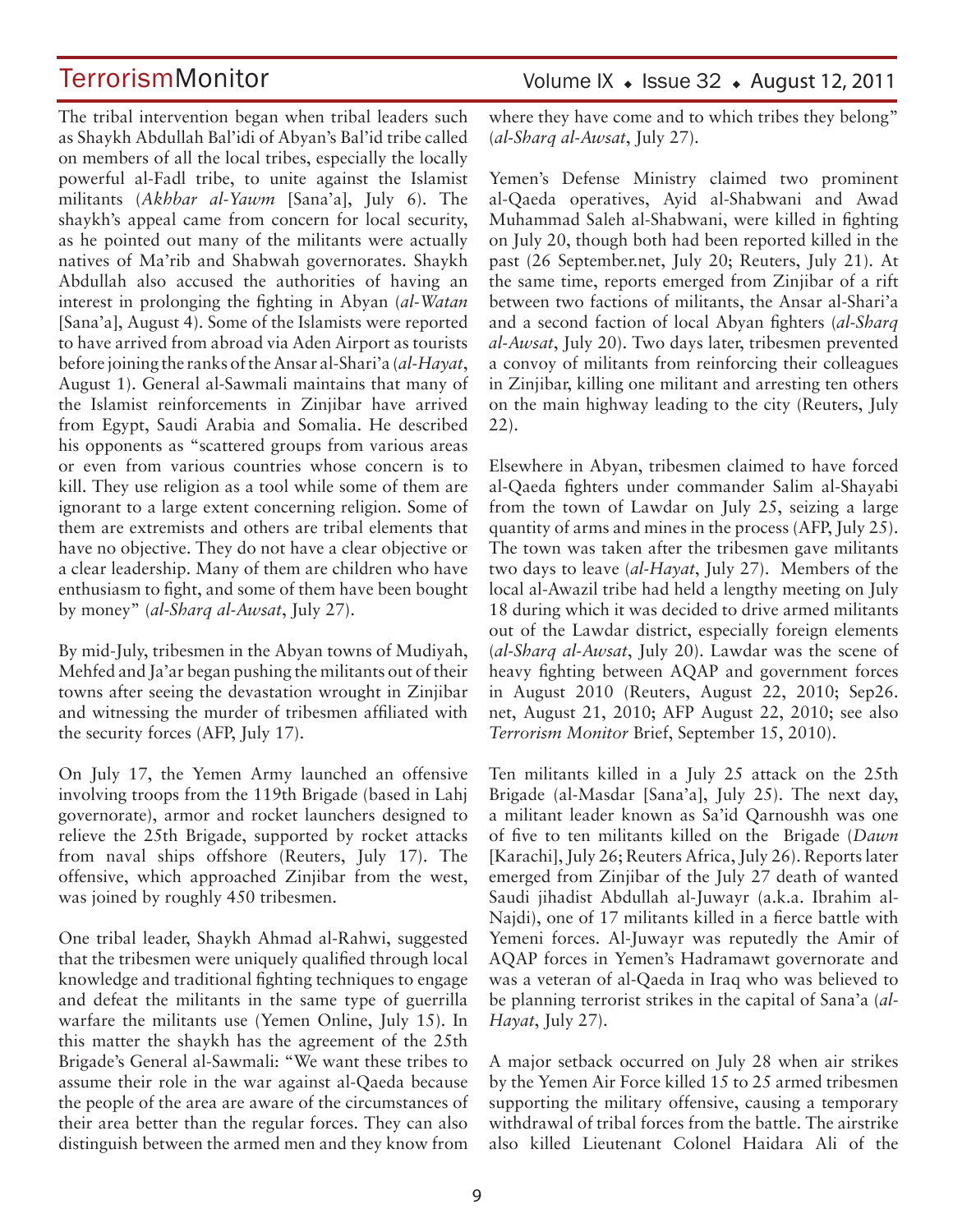Yemeni army. The tribesmen remained on the sidelines for two days before returning with a warning from their field leader, Muhammad al-Ja'adani: "We caution the government's forces to be careful of another strike on our fighters. Repeating that mistake will lessen the tribes' desire to help clear out the militants" (Reuters, August 3). Al-Ja'adani had earlier claimed that the tribesmen had given their positions to government forces before the airstrike, adding: "The regime and the al-Qaeda organization are two different sides of the same coin, and it is hard to distinguish between them" (News Yemen Online [Sana'a], July 30). On August 2, al-Ja'adani announced the tribes of the region would soon hold a council to take a determined line against the regime's "conspiracy" against Abyan (*Akhbar al-Yawm* [Sana'a], August 2).

By July 20, the 119th Brigade was involved in overnight battles in the Khamila and Dio districts of western Zinjibar. Brigadier General Ahmad Awad Hassan al-Marmi, the commander of military forces in Abyan, was killed in intense fighting in Zinjibar over July 29-30, less than a week into his new appointment. A number of other officers and tribal leaders were also killed in the battle (*al-Hayat*, August 1). After yet another "friendly fire" incident that wounded some 20 tribal fighters, the SMM claimed that the Yemen Air Force, U.S. forces and Yemen's Republican Guard were deliberately targeting the tribes of Abyan using coordinates provided by the jihadis (*Akhbar al-Yawm*, July 31). Both before and after the incident, leaders of the Yemeni Congregation for Reform accused the regime of trying to dissolve the military-tribal alliance in Abyan to allow the militants to occupy Zinjibar (*Akhbar al-Yawm*, July 26; *al-Sahwah*  [Sana'a]. July 31).

On August 1 the fighting shifted to the nearby village of al-Khamila, where 18 militants were killed by air strikes and artillery (*al-Masdar* [Sana'a], August 1). A day later the 119th Brigade killed three militants during a battle in al-Khamila (Xinhua, August 2). The Zinjibar garrison began receiving artillery support from the 39th Brigade based in neighboring Dawfas, though the 39th has had to repel its own attacks from militants (*Akhbar al-Yawm*, August 2; *al-Mu'tamar* [Sana'a], August 3). Militants continue to operate in the Hassan Valley just outside of Zinjibar, with Yemeni intelligence units complaining of difficulty in tracing their movements as the militants have stopped using cellphones to communicate (Xinhua, July 29).

TerrorismMonitor Volume IX + Issue 32 + August 12, 2011

Drone War in Yemen

The United States has been heavily involved in air operations in Abyan, striking terrorist targets with cruise missiles, fixed-wing aircraft and unmanned aerial vehicles (UAVs). For now, drone operations in Yemen are conducted by the U.S. Joint Special Operations Command, but CIA-directed drone operations are expected to begin soon, operating from a purpose-built base within Yemen or somewhere else in the Persian Gulf expected to be completed by September. U.S. drones currently operate out of the American military base in Djibouti. The U.S. administration appears to be stepping up its drone attacks in Yemen following their success in eliminating much of the militant leadership in northwest Pakistan by this method.

A June 3 American airstrike on Zinjibar killed two important AQAP members, Ammar Abadah Nasir al-Wa'eli, a veteran of Afghanistan, and Ali Abdullah Naji al-Harithi, a veteran of Abu Musab al-Zarqawi's al-Qaeda in Iraq currently serving as a commander in the al-Qaeda affiliated Aden Abyan Islamic Army (Inspire 6, Summer 2011; for al-Qaeda's Aden Abyan Islamic Army, see Terrorism Monitor Brief, November 11, 2010).

July 14 – Another U.S. airstrike on July 14 targeted a police station in the Wahdi district of Abyan, killing at least six militants, possibly including their commander, Hadi Muhammad Ali (al-Jazeera, July 14). One who escaped, however, was Fahd Muhammad al-Qusa, an al-Qaeda operative and veteran of Afghanistan who was released from prison in 2007 after serving part of his sentence for involvement in the attack on the USS *Cole*. Since then the Yemen government has refused to extradite him to the United States and he survived a drone attack in 2009. Most of the militants in Wahdi were believed to have moved there after being expelled by tribesmen from the Mudiyah district of Abyan.

U.S. drones killed five militants, including a field commander, on July 27 in western Zinjibar (Xinhua, July 27). American drones made a further strike on militants on August 1 near the Wahda stadium, at a site between Zinjibar and Ja'ar, and in the village of al-Khamila, roughly six miles outside Zinjibar, though there were conflicting reports claiming at least one of the three strikes was actually carried out by the Yemen Air Force (Reuters, August 1; *Yemen Post*, August 1). At least 15 militants were believed to have been killed in the raids, including AQAP commander Nasser al-Shadadi.